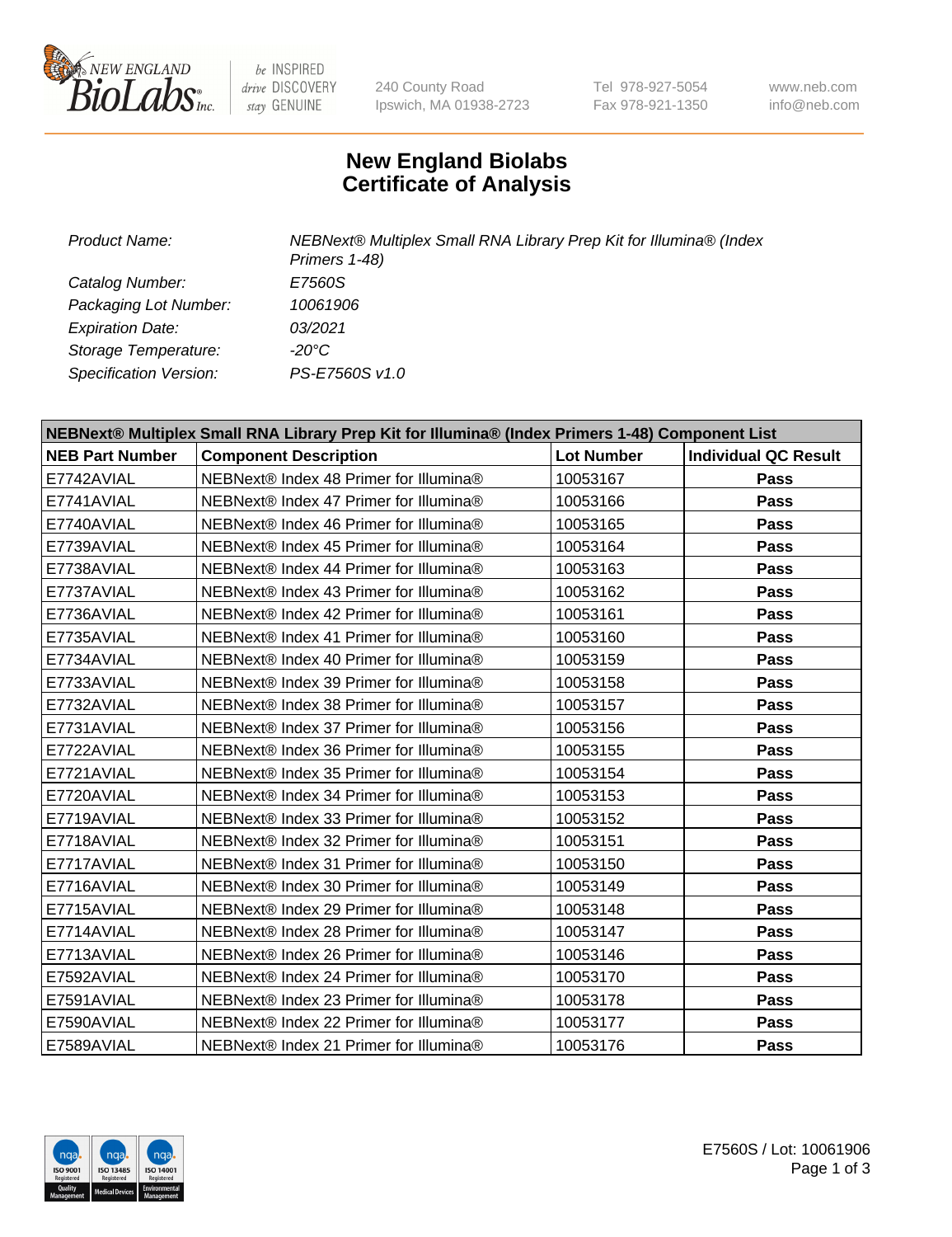

be INSPIRED drive DISCOVERY stay GENUINE

240 County Road Ipswich, MA 01938-2723 Tel 978-927-5054 Fax 978-921-1350 www.neb.com info@neb.com

| NEBNext® Multiplex Small RNA Library Prep Kit for Illumina® (Index Primers 1-48) Component List |                                                            |                   |                             |  |
|-------------------------------------------------------------------------------------------------|------------------------------------------------------------|-------------------|-----------------------------|--|
| <b>NEB Part Number</b>                                                                          | <b>Component Description</b>                               | <b>Lot Number</b> | <b>Individual QC Result</b> |  |
| E7588AVIAL                                                                                      | NEBNext® Index 20 Primer for Illumina®                     | 10053175          | Pass                        |  |
| E7587AVIAL                                                                                      | NEBNext® Index 19 Primer for Illumina®                     | 10053174          | Pass                        |  |
| E7586AVIAL                                                                                      | NEBNext® Index 18 Primer for Illumina®                     | 10053179          | Pass                        |  |
| E7585AVIAL                                                                                      | NEBNext® Index 17 Primer for Illumina®                     | 10053169          | Pass                        |  |
| E7584AVIAL                                                                                      | NEBNext® Index 16 Primer for Illumina®                     | 10053168          | Pass                        |  |
| E7583AVIAL                                                                                      | NEBNext® Index 15 Primer for Illumina®                     | 10053173          | Pass                        |  |
| E7582AVIAL                                                                                      | NEBNext® Index 14 Primer for Illumina®                     | 10053172          | Pass                        |  |
| E7581AVIAL                                                                                      | NEBNext® Index 13 Primer for Illumina®                     | 10053171          | Pass                        |  |
| E7562AVIAL                                                                                      | NEBNext® Index 27 Primer for Illumina®                     | 10053130          | Pass                        |  |
| E7561AVIAL                                                                                      | NEBNext® Index 25 Primer for Illumina®                     | 10053129          | Pass                        |  |
| E7355AAVIAL                                                                                     | ProtoScript® II Reverse Transcriptase                      | 10053145          | Pass                        |  |
| E7334AAVIAL                                                                                     | NEBNext® First Strand Synthesis Reaction Buffer   10053144 |                   | Pass                        |  |
| E7333AAVIAL                                                                                     | NEBNext® SR RT Primer for Illumina®                        | 10053143          | Pass                        |  |
| E7332AAVIAL                                                                                     | NEBNext® 3' SR Adaptor for Illumina®                       | 10053142          | Pass                        |  |
| E7328AVIAL                                                                                      | NEBNext® 5' SR Adaptor for Illumina®                       | 10053141          | Pass                        |  |
| E7327AAVIAL                                                                                     | <b>Nuclease Free Water</b>                                 | 10053140          | Pass                        |  |
| E7326AAVIAL                                                                                     | <b>TE Buffer</b>                                           | 10053139          | Pass                        |  |
| E7325AAVIAL                                                                                     | Linear Acrylamide                                          | 10053138          | Pass                        |  |
| E7324AAVIAL                                                                                     | <b>DNA Gel Elution Buffer</b>                              | 10053137          | Pass                        |  |
| E7323AAVIAL                                                                                     | Quick-Load® pBR322 DNA-Mspl Digest                         | 10053180          | Pass                        |  |
| E7322AVIAL                                                                                      | NEBNext® Index 12 Primer for Illumina®                     | 10053127          | Pass                        |  |
| E7321AVIAL                                                                                      | NEBNext® Index 11 Primer for Illumina®                     | 10053126          | Pass                        |  |
| E7320AVIAL                                                                                      | NEBNext® Index 10 Primer for Illumina®                     | 10053125          | Pass                        |  |
| E7319AVIAL                                                                                      | NEBNext® Index 9 Primer for Illumina®                      | 10053124          | Pass                        |  |
| E7318AVIAL                                                                                      | NEBNext® Index 8 Primer for Illumina®                      | 10053123          | Pass                        |  |
| E7317AVIAL                                                                                      | NEBNext® Index 7 Primer for Illumina®                      | 10053122          | Pass                        |  |
| E7316AVIAL                                                                                      | NEBNext® Index 6 Primer for Illumina®                      | 10053128          | Pass                        |  |
| E7315AVIAL                                                                                      | NEBNext® Index 5 Primer for Illumina®                      | 10053121          | Pass                        |  |
| E7314AVIAL                                                                                      | NEBNext® Index 4 Primer for Illumina®                      | 10053120          | Pass                        |  |
| E7313AVIAL                                                                                      | NEBNext® Index 3 Primer for Illumina®                      | 10053119          | Pass                        |  |
| E7312AVIAL                                                                                      | NEBNext® Index 2 Primer for Illumina®                      | 10053118          | Pass                        |  |
| E7311AVIAL                                                                                      | NEBNext® Index 1 Primer for Illumina®                      | 10053117          | Pass                        |  |
| E7310AAVIAL                                                                                     | NEBNext® SR Primer for Illumina®                           | 10053136          | Pass                        |  |
| E7309AAVIAL                                                                                     | LongAmp® Taq 2X Master Mix                                 | 10053135          | Pass                        |  |
| E7308AAVIAL                                                                                     | Murine RNase Inhibitor                                     | 10053134          | Pass                        |  |
| E7305AAVIAL                                                                                     | NEBNext® 5' Ligation Enzyme Mix                            | 10053133          | Pass                        |  |